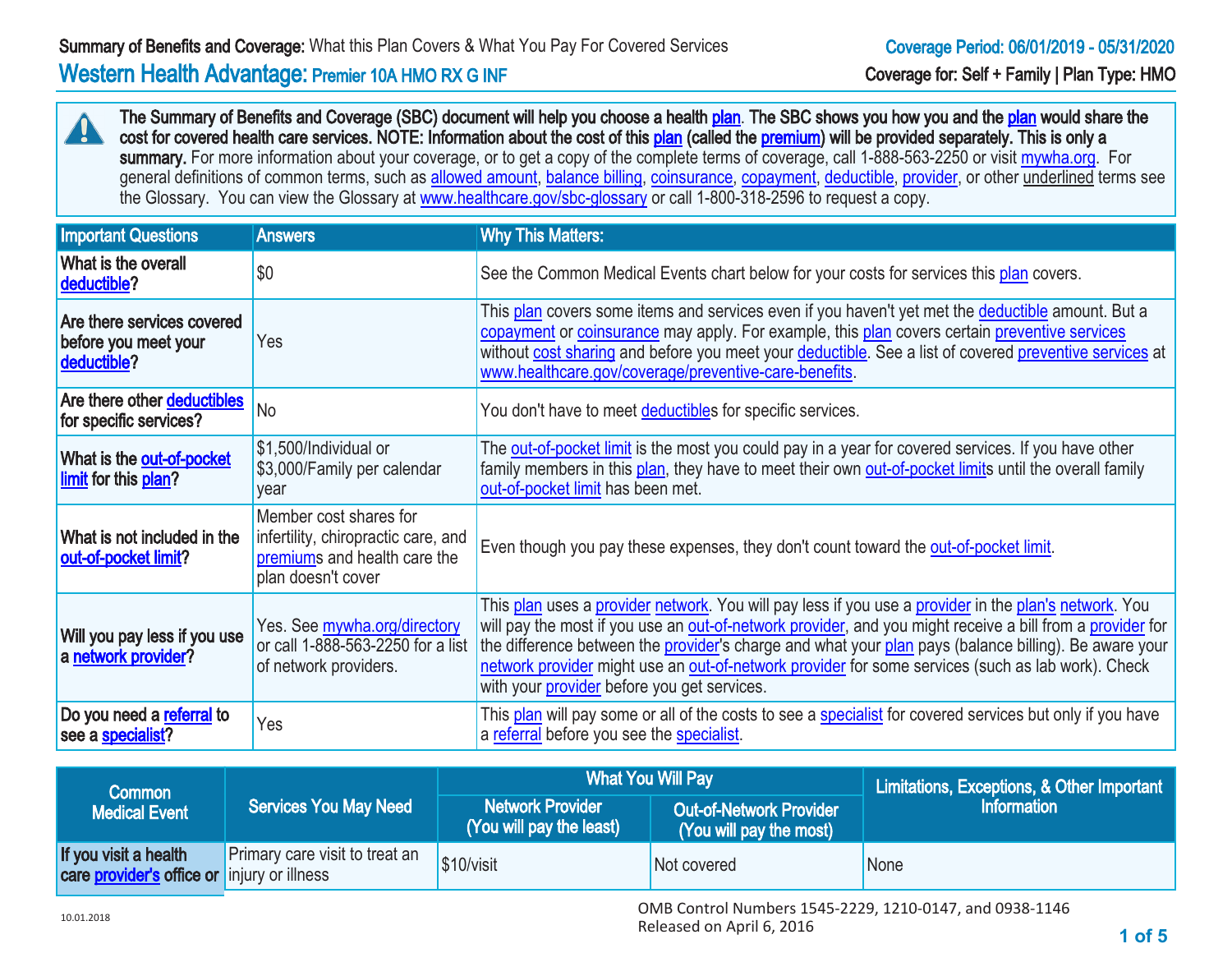| <b>Common</b>                                                                                                                                                  | <b>Services You May Need</b>                      |                                                     | <b>What You Will Pay</b>                                  | Limitations, Exceptions, & Other Important                                                                                                                                                                                                                                                                   |  |
|----------------------------------------------------------------------------------------------------------------------------------------------------------------|---------------------------------------------------|-----------------------------------------------------|-----------------------------------------------------------|--------------------------------------------------------------------------------------------------------------------------------------------------------------------------------------------------------------------------------------------------------------------------------------------------------------|--|
| <b>Medical Event</b>                                                                                                                                           |                                                   | <b>Network Provider</b><br>(You will pay the least) | <b>Out-of-Network Provider</b><br>(You will pay the most) | <b>Information</b>                                                                                                                                                                                                                                                                                           |  |
| <b>clinic</b>                                                                                                                                                  | <b>Specialist visit</b>                           | \$10/visit                                          | Not covered                                               | Preauthorization may be required.                                                                                                                                                                                                                                                                            |  |
|                                                                                                                                                                | Preventive care/screening/<br>immunization        | No charge                                           | Not covered                                               | You may have to pay for services that aren't<br>preventive. Ask your <b>provider</b> if the services<br>needed are preventive. Then check what<br>your plan will pay for.                                                                                                                                    |  |
| If you have a test                                                                                                                                             | Diagnostic test (x-ray, blood<br>work)            | No charge                                           | Not covered                                               | Preauthorization may be required for<br>diagnostic tests. Preauthorization required                                                                                                                                                                                                                          |  |
|                                                                                                                                                                | Imaging (CT/PET scans,<br>MRI <sub>s</sub> )      | No charge                                           | Not covered                                               | for imaging.                                                                                                                                                                                                                                                                                                 |  |
| If you need drugs to<br>treat your illness or<br>condition<br>More information about<br>prescription drug<br>coverage is available<br>at<br>mywha.org/pharmacy | Tier 1 (Preferred generic<br>medications)         | \$5/prescription                                    | Not covered                                               | At Retail pharmacies, a 30-day supply is<br>allowed; up to a 90-day supply is allowed<br>through Mail Order. Preauthorization<br>required for specialty medications, which are<br>limited to a 30-day supply and must be<br>obtained through WHA's specialty pharmacy<br>network as described in the EOC/DF. |  |
|                                                                                                                                                                | Tier 2 (Preferred brand name<br>medications)      | \$10/prescription                                   | Not covered                                               |                                                                                                                                                                                                                                                                                                              |  |
|                                                                                                                                                                | Tier 3 (Non-preferred<br>medications)             | \$20/prescription                                   | Not covered                                               |                                                                                                                                                                                                                                                                                                              |  |
|                                                                                                                                                                | Self-injectable specialty drugs                   | \$10/prescription                                   | Not covered                                               |                                                                                                                                                                                                                                                                                                              |  |
| If you have outpatient<br>surgery                                                                                                                              | Facility fee (e.g., ambulatory<br>surgery center) | \$10/visit                                          | Not covered                                               | Preauthorization required.                                                                                                                                                                                                                                                                                   |  |
|                                                                                                                                                                | Physician/surgeon fees                            | No charge                                           | Not covered                                               | Preauthorization required.                                                                                                                                                                                                                                                                                   |  |
| If you need immediate<br>medical attention                                                                                                                     | <b>Emergency room care</b>                        | \$50/visit (facility); No charge<br>(professional)  | \$50/visit (facility); No charge<br>(professional)        | Member cost shares for emergency room<br>care are waived if admitted. At urgent care<br>centers, services from an out-of-network<br>provider are covered only when obtained<br>outside the service area. Preauthorization<br>may be required.                                                                |  |
|                                                                                                                                                                | <b>Emergency medical</b><br>transportation        | \$50/trip                                           | \$50/trip                                                 |                                                                                                                                                                                                                                                                                                              |  |
|                                                                                                                                                                | <b>Urgent Care Center</b>                         | \$10/visit                                          | \$10/visit                                                |                                                                                                                                                                                                                                                                                                              |  |
| If you have a hospital<br>stay                                                                                                                                 | Facility fee (e.g., hospital<br>room)             | No charge                                           | Not covered                                               | Preauthorization may be required.                                                                                                                                                                                                                                                                            |  |
|                                                                                                                                                                | Physician/surgeon fees                            | No charge                                           | Not covered                                               | Preauthorization may be required.                                                                                                                                                                                                                                                                            |  |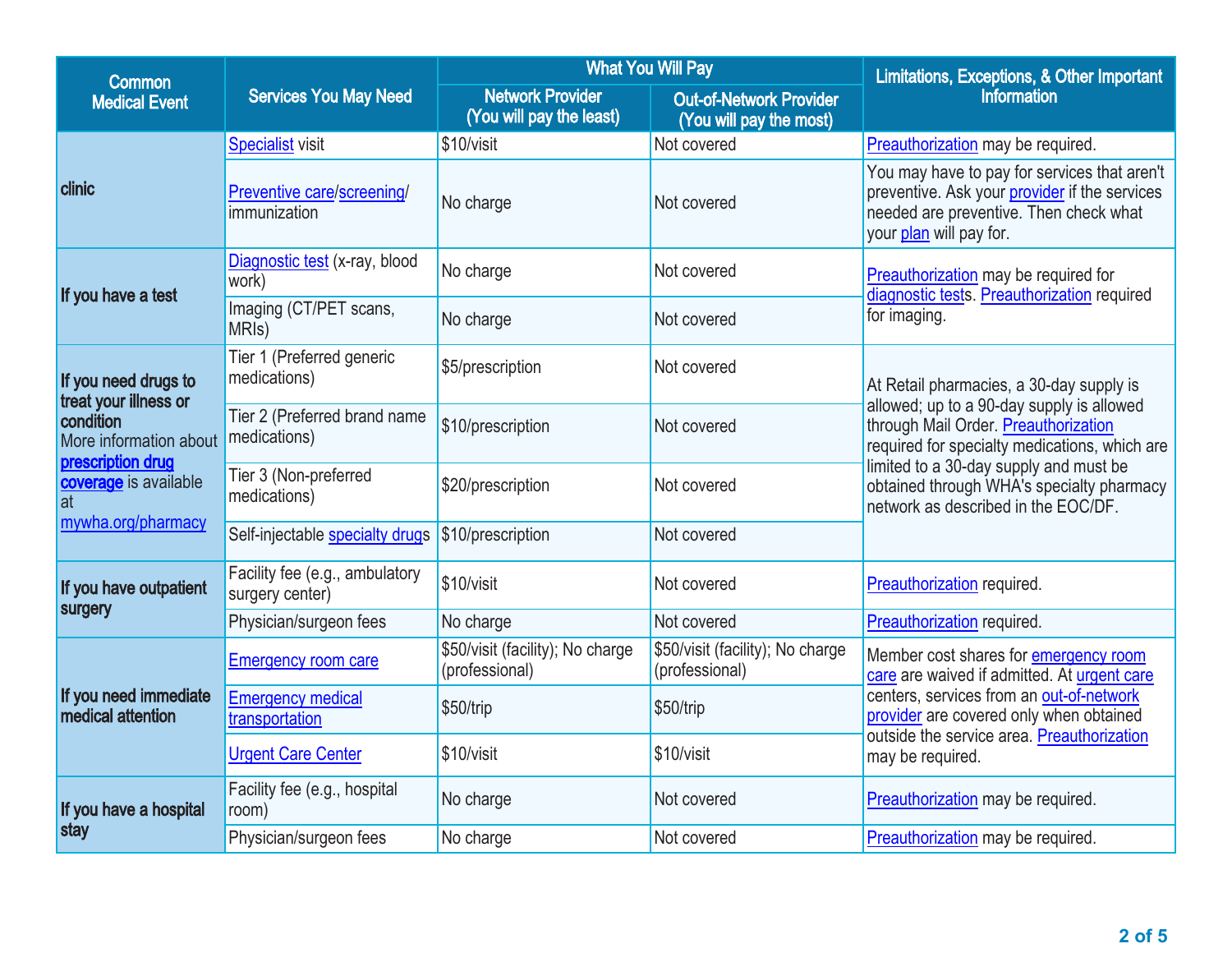| Common                                                                             | <b>Services You May Need</b>                 |                                                                        | <b>What You Will Pay</b>                                  | Limitations, Exceptions, & Other Important                                                                                                    |  |
|------------------------------------------------------------------------------------|----------------------------------------------|------------------------------------------------------------------------|-----------------------------------------------------------|-----------------------------------------------------------------------------------------------------------------------------------------------|--|
| <b>Medical Event</b>                                                               |                                              | <b>Network Provider</b><br>(You will pay the least)                    | <b>Out-of-Network Provider</b><br>(You will pay the most) | <b>Information</b>                                                                                                                            |  |
| If you need mental<br>health, behavioral<br>health, or substance<br>abuse services | Outpatient services                          | \$10/visit (professional); No<br>charge (other outpatient<br>services) | Not covered                                               | Preauthorization required for outpatient<br>mental health and residential treatment<br>center. Preauthorization may be required for           |  |
|                                                                                    | Inpatient services                           | No charge                                                              | Not covered                                               | inpatient mental health.                                                                                                                      |  |
| If you are pregnant                                                                | Office visits                                | No charge                                                              | Not covered                                               |                                                                                                                                               |  |
|                                                                                    | Childbirth/delivery<br>professional services | No charge                                                              | Not covered                                               | Cost sharing does not apply for preventive<br>services, including routine prenatal care and<br>first postnatal visit. Preauthorization may be |  |
|                                                                                    | Childbirth/delivery facility<br>services     | No charge                                                              | Not covered                                               | required for inpatient services.                                                                                                              |  |
|                                                                                    | Home health care                             | No charge                                                              | Not covered                                               | 100 visits per calendar year.<br>Preauthorization required.                                                                                   |  |
| If you need help                                                                   | <b>Rehabilitation services</b>               | \$10/visit                                                             | Not covered                                               | Preauthorization required.                                                                                                                    |  |
| recovering or have                                                                 | <b>Habilitation services</b>                 | \$10/visit                                                             | Not covered                                               | Preauthorization required.                                                                                                                    |  |
| other special health<br>needs                                                      | Skilled nursing care                         | No charge                                                              | Not covered                                               | 100 days per benefit period. Preauthorization<br>required.                                                                                    |  |
|                                                                                    | Durable medical equipment                    | 20% coinsurance                                                        | Not covered                                               | Preauthorization may be required.                                                                                                             |  |
|                                                                                    | <b>Hospice services</b>                      | No charge                                                              | Not covered                                               | Preauthorization required.                                                                                                                    |  |
| If your child needs<br>dental or eye care                                          | Children's eye exam                          | No charge                                                              | Not covered                                               | One comprehensive eye exam per year<br>(including dilation if medically indicated).                                                           |  |
|                                                                                    | Children's glasses                           | Not covered                                                            | Not covered                                               | None                                                                                                                                          |  |
|                                                                                    | Children's dental check-up                   | Not covered                                                            | Not covered                                               | None                                                                                                                                          |  |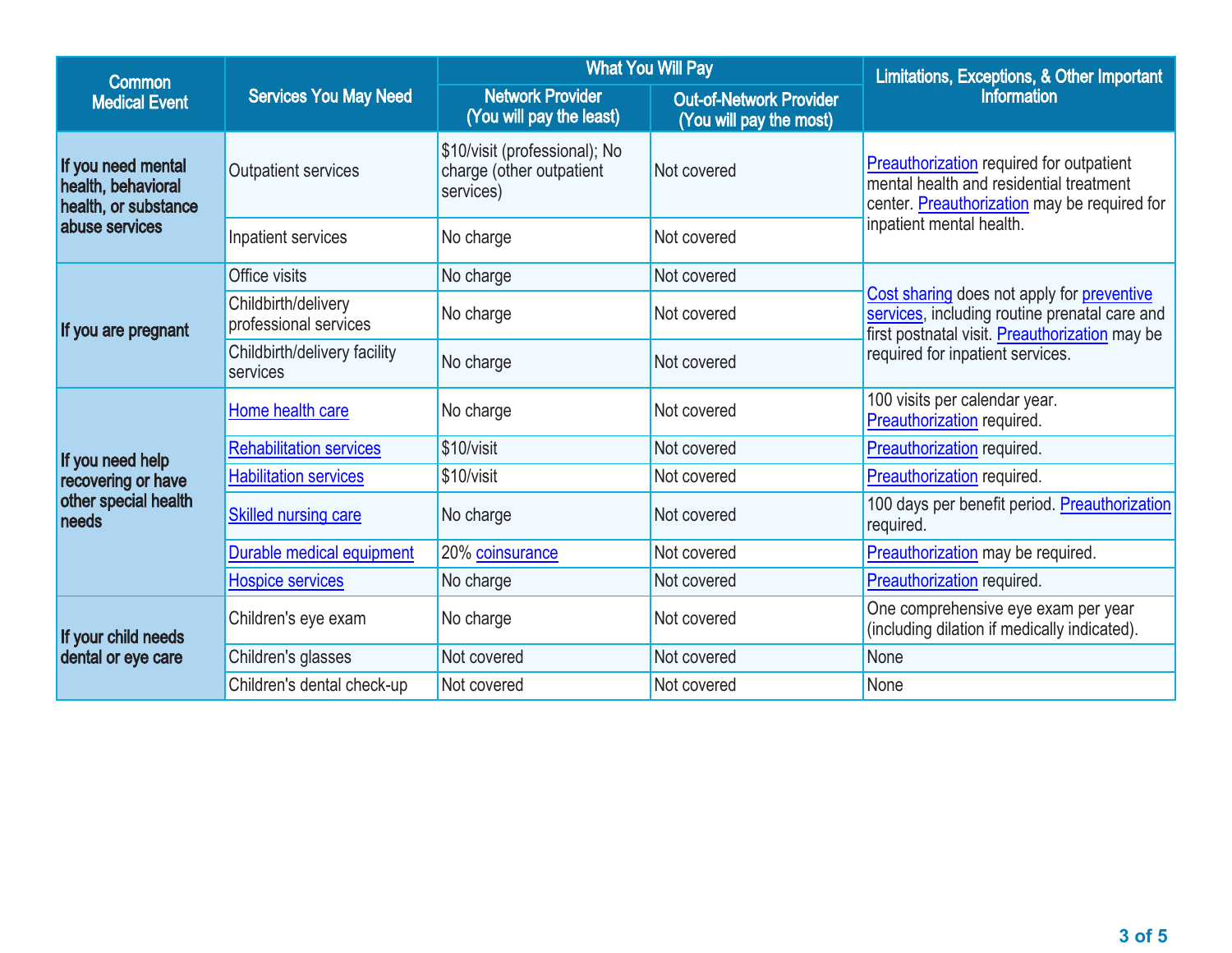| <b>Excluded Services &amp; Other Covered Services:</b>                                                                                           |                                                 |                          |  |  |  |
|--------------------------------------------------------------------------------------------------------------------------------------------------|-------------------------------------------------|--------------------------|--|--|--|
| Services Your Plan Generally Does NOT Cover (Check your policy or plan document for more information and a list of any other excluded services.) |                                                 |                          |  |  |  |
| • Cosmetic Surgery                                                                                                                               | • Long-Term Care                                | • Routine Foot Care      |  |  |  |
| • Dental Care Adult                                                                                                                              | • Non-emergency care when traveling outside the | • Weight Loss Programs   |  |  |  |
| <b>Hearing Aids</b>                                                                                                                              | • Private-Duty Nursing                          |                          |  |  |  |
| Other Covered Services (Limitations may apply to these services. This isn't a complete list. Please see your plan document.)                     |                                                 |                          |  |  |  |
| • Acupuncture                                                                                                                                    | • Chiropractic Care                             | • Routine Eye Care Adult |  |  |  |
| • Bariatric Surgery                                                                                                                              | <b>Infertility Treatment</b>                    |                          |  |  |  |

Your Rights to Continue Coverage: There are agencies that can help if you want to continue your coverage after it ends. The contact information for those agencies is: Department of Managed Health Care California Help Center, 980 9th Street Suite #500, Sacramento, CA 95814-4275 at 1-888-466-2219 or [www.hmohelp.ca.gov](http://www.hmohelp.ca.gov), or the Department of Labor's Employee Benefits Security Administration at 1-866-444-EBSA (3272) or [www.dol.gov/ebsa/healthreform](http://www.dol.gov/ebsa/healthreform). Other coverage options may be available to you too, including buying individual insurance coverage through the Health Insurance [Marketplace](http://www.healthcare.gov/sbc-glossary/#marketplace). For more information about the [Marketplace,](http://www.healthcare.gov/sbc-glossary/#marketplace) visit [www.HealthCare.gov](http://www.HealthCare.gov) or call 1-800-318-2596.

Your Grievance and Appeals Rights: There are agencies that can help you if you have a complaint against your [plan](http://www.healthcare.gov/sbc-glossary/#plan) for a denial of a [claim](http://www.healthcare.gov/sbc-glossary/#claim). This complaint is called a [grievance](http://www.healthcare.gov/sbc-glossary/#grievance) or [appeal.](http://www.healthcare.gov/sbc-glossary/#appeal) For more information about your rights, look at the explanation of benefits you will receive for that medical [claim](http://www.healthcare.gov/sbc-glossary/#claim). Your [plan](http://www.healthcare.gov/sbc-glossary/#plan) documents also provide complete information to submit a [claim](http://www.healthcare.gov/sbc-glossary/#claim), [appeal,](http://www.healthcare.gov/sbc-glossary/#appeal) or a [grievance](http://www.healthcare.gov/sbc-glossary/#grievance) for any reason to your [plan.](http://www.healthcare.gov/sbc-glossary/#plan) For more information about your rights, this notice, or assistance, contact the California Department of Managed Health Care at 1-888-HMO-2219 or 1-888-877-5378 (TTY) or visit their website [www.hmohelp.ca.gov.](http://www.hmohelp.ca.gov)

# Does this plan provide Minimum Essential Coverage? Yes

If you don't have [Minimum essential coverage](http://www.healthcare.gov/sbc-glossary/#minimum-essential-coverage) for a month, you'll have to make a payment when you file your tax return unless you qualify for an exemption from the requirement that you have health coverage for that month.

# Does this plan meet Minimum Value Standards? Yes

If your [plan](http://www.healthcare.gov/sbc-glossary/#plan) doesn't meet the [Minimum value standard,](http://www.healthcare.gov/sbc-glossary/#minimum-value-standard) you may be eligible for a [premium tax credits](http://www.healthcare.gov/sbc-glossary/#premium-tax-credits) to help you pay for a plan through the [Marketplace.](http://www.healthcare.gov/sbc-glossary/#marketplace)

# Language Access Services:

See addendum for notification of nondiscrimination and language assistance.

–To see examples of how this plan might cover costs for a sample medical situation, see the next section.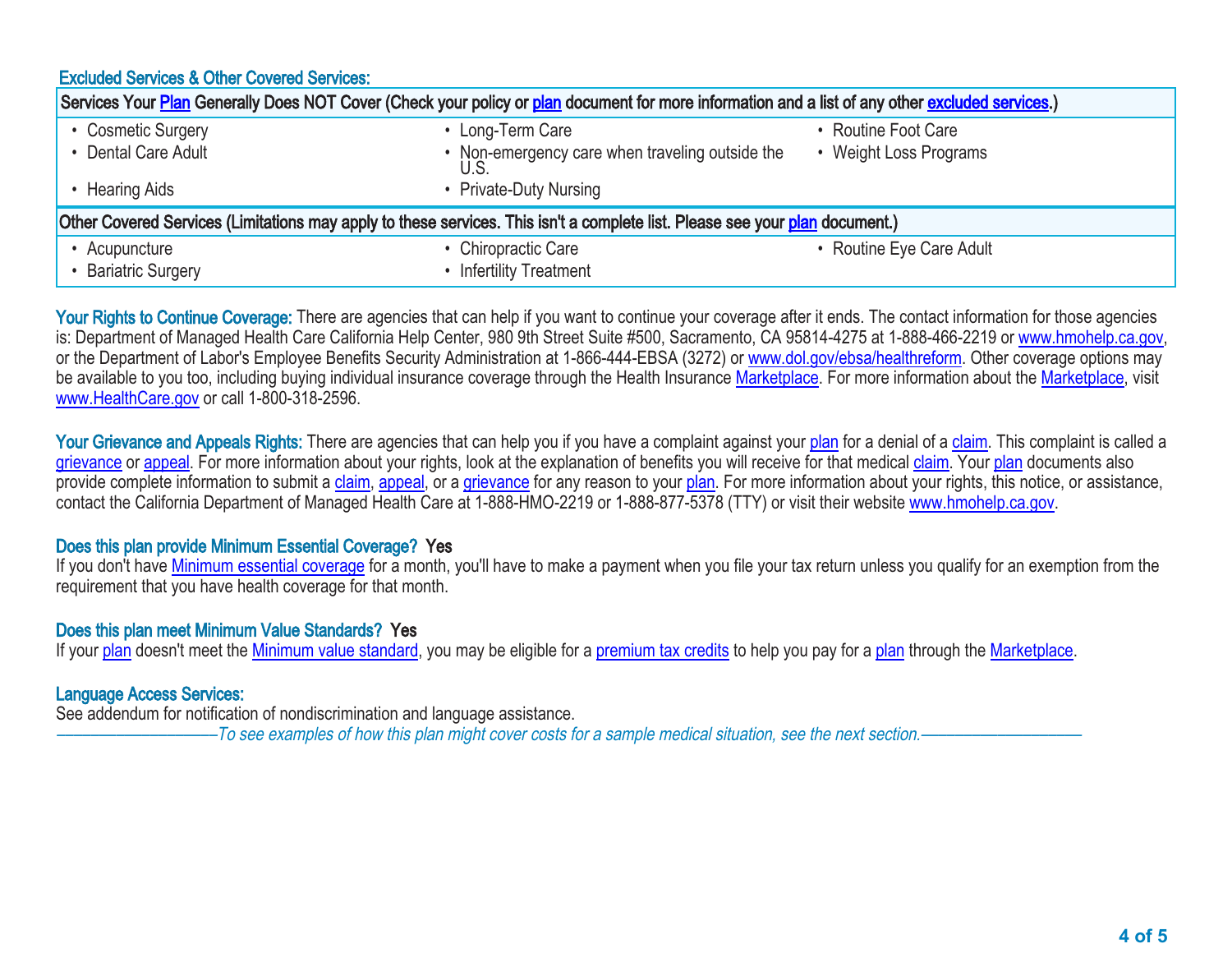# About these Coverage Examples:

The total Peg would pay is \$90



This is not a cost estimator. Treatments shown are just examples of how this [plan](http://www.healthcare.gov/sbc-glossary/#plan) might cover medical care. Your actual costs will be different depending on the actual care you receive, the prices your [providers](http://www.healthcare.gov/sbc-glossary/#provider) charge, and many other factors. Focus on the [cost sharing](http://www.healthcare.gov/sbc-glossary/#cost-sharing) amounts [\(deductibles,](http://www.healthcare.gov/sbc-glossary/#deductible) [copayments](http://www.healthcare.gov/sbc-glossary/#copayment) and [coinsurance\)](http://www.healthcare.gov/sbc-glossary/#coinsurance) and [excluded services](http://www.healthcare.gov/sbc-glossary/#excluded-services) under the [plan.](http://www.healthcare.gov/sbc-glossary/#plan) Use this information to compare the portion of costs you might pay under different health [plans](http://www.healthcare.gov/sbc-glossary/#plan). Please note these coverage examples are based on self-only coverage.

| Peg is Having a Baby<br>(9 months of in-network pre-natal care and a<br>hospital delivery)                                                                                                                                                                             |                            | <b>Managing Joe's type 2 Diabetes</b><br>(a year of routine in-network care of a well-<br>controlled condition)                                                                                                         |                            | <b>Mia's Simple Fracture</b><br>(in-network emergency room visit and follow up<br>care)                                                                                                                                       |                            |
|------------------------------------------------------------------------------------------------------------------------------------------------------------------------------------------------------------------------------------------------------------------------|----------------------------|-------------------------------------------------------------------------------------------------------------------------------------------------------------------------------------------------------------------------|----------------------------|-------------------------------------------------------------------------------------------------------------------------------------------------------------------------------------------------------------------------------|----------------------------|
| The Plan's overall Deductible<br><b>Specialist Copayment</b><br><b>Hospital (facility) Copayment</b><br>Other Copayment                                                                                                                                                | \$0<br>\$10<br>\$0<br>\$10 | The Plan's overall Deductible<br><b>Specialist Copayment</b><br><b>Hospital (facility) Copayment</b><br>Other Copayment                                                                                                 | \$0<br>\$10<br>\$0<br>\$10 | The Plan's overall Deductible<br><b>Specialist Copayment</b><br><b>Hospital (facility) Copayment</b><br>Other Copayment                                                                                                       | \$0<br>\$10<br>\$0<br>\$10 |
| This EXAMPLE event includes services like:<br>Specialist office visits (prenatal care)<br>Childbirth//Delivery Professional Services<br><b>Childbirth/Delivery Facility Services</b><br>Diagnostic tests (ultrasounds and blood work)<br>Specialist visit (anesthesia) |                            | This EXAMPLE event includes services like:<br>Primary care physician office visits (including<br>disease education)<br>Diagnostic tests (blood work)<br>Prescription drugs<br>Durable medical equipment (glucose meter) |                            | This EXAMPLE event includes services like:<br>Emergency room care (including medical<br>supplies)<br>Diagnostic test $(x-ray)$<br>Durable medical equipment (crutches)<br>Rehabilitation services ( <i>physical therapy</i> ) |                            |
| <b>Total Example Cost</b>                                                                                                                                                                                                                                              | \$12,800                   | <b>Total Example Cost</b>                                                                                                                                                                                               | \$7,400                    | <b>Total Example Cost</b>                                                                                                                                                                                                     | \$1,900                    |
| In this example, Peg would pay:                                                                                                                                                                                                                                        |                            | In this example, Joe would pay:                                                                                                                                                                                         |                            | In this example, Mia would pay:                                                                                                                                                                                               |                            |
| <b>Cost Sharing</b>                                                                                                                                                                                                                                                    |                            | Cost Sharing                                                                                                                                                                                                            |                            | Cost Sharing                                                                                                                                                                                                                  |                            |
| <b>Deductibles</b>                                                                                                                                                                                                                                                     | \$0                        | <b>Deductibles</b>                                                                                                                                                                                                      | \$0                        | <b>Deductibles</b>                                                                                                                                                                                                            | \$0                        |
| Copayments                                                                                                                                                                                                                                                             | \$30                       | Copayments                                                                                                                                                                                                              | \$700                      | Copayments                                                                                                                                                                                                                    | \$150                      |
| Coinsurance                                                                                                                                                                                                                                                            | \$0                        | Coinsurance                                                                                                                                                                                                             | \$15                       | Coinsurance                                                                                                                                                                                                                   | \$40                       |
| What isn't covered                                                                                                                                                                                                                                                     |                            | What isn't covered                                                                                                                                                                                                      |                            | What isn't covered                                                                                                                                                                                                            |                            |
| Limits or exclusions                                                                                                                                                                                                                                                   | \$60                       | Limits or exclusions                                                                                                                                                                                                    | \$34                       | Limits or exclusions                                                                                                                                                                                                          | \$0                        |

The **[plan](http://www.healthcare.gov/sbc-glossary/#plan)** would be responsible for the other costs of these EXAMPLE covered services.

The total Joe would pay is **\$749** 

The total Mia would pay is **\$190**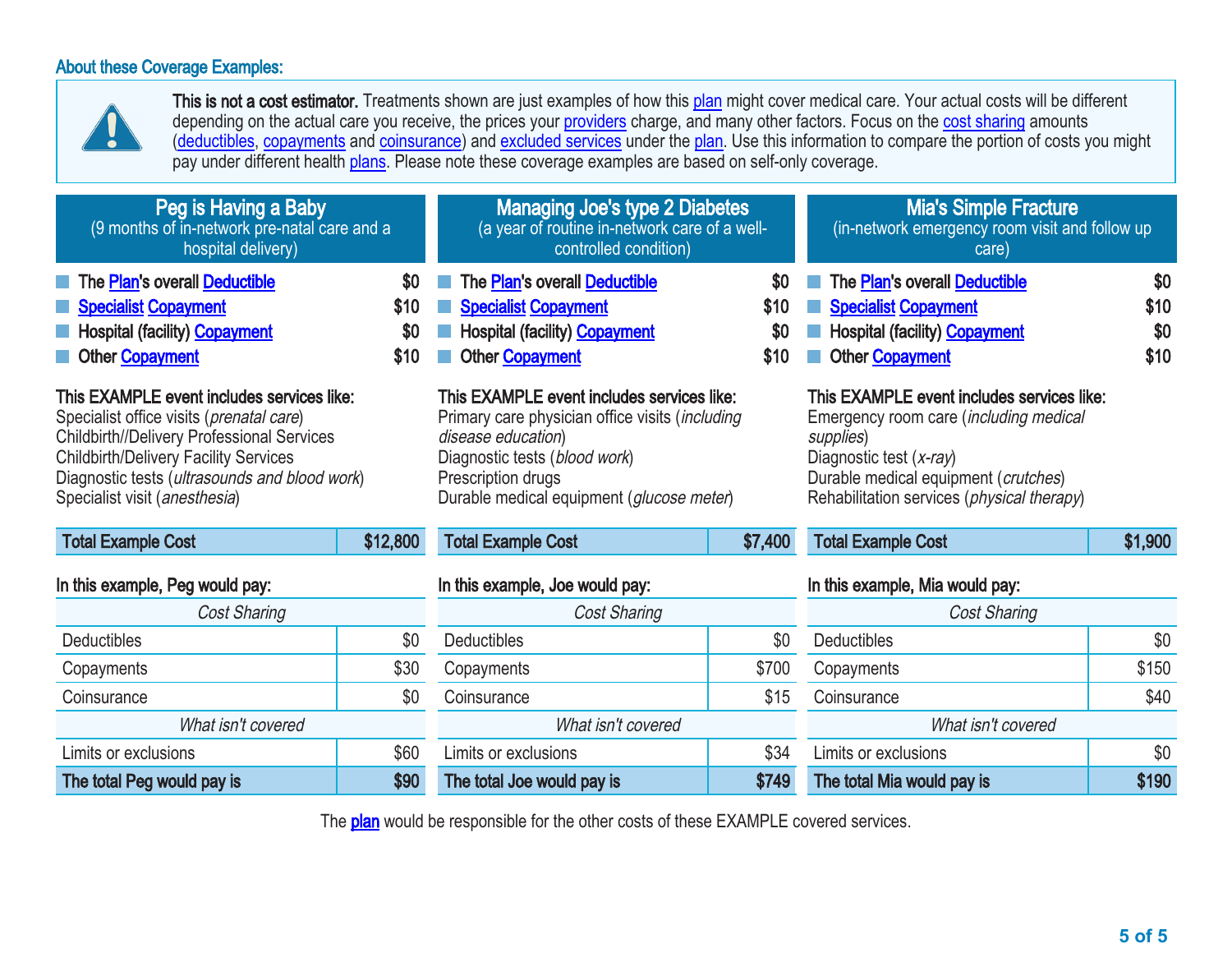Western Health Advantage complies with applicable Federal and California civil rights laws and does not discriminate on the basis of race, color, national origin, ancestry, religion, sex, marital status, gender, gender identity, sexual orientation, age, or disability, as applicable. Western Health Advantage does not exclude people or treat them differently because of race, color, national origin, ancestry, religion, sex, marital status, gender, gender identity, sexual orientation, age, or disability.

Western Health Advantage:

Provides free aids and services to people with disabilities to communicate effectively with us, such as:

- Qualified sign language interpreters
- Written information in other formats (large print, audio, accessible electronic formats, other formats)

Provides free language services to people whose primary language is not English, such as:

- Qualified interpreters
- Information written in other languages

If you need these services, contact the Member Services Manager at 888.563.2250 and find more information online at https://www.westernhealth.com/legal/non-discrimination-notice/.

If you believe that Western Health Advantage has failed to provide these services or discriminated in another way on the basis of race, color, national origin, ancestry, religion, ancestry, religion, sex, marital status, gender, gender identity, sexual orientation age, or disability, you can file a grievance by telephone, mail, fax, email, or online with: Member Services Manager, 2349 Gateway Oaks Drive, Suite 100, Sacramento, CA 95833, 888.563.2250 or 916.563.2250, 888.877.5378 (TTY), 916.568.0126 (fax), memberservices@westernhealth.com, https://www.westernhealth.com/legal/grievance-form/. If you need help filing a grievance, the Member Services Manager is available to help you. For more information about the Western Health Advantage grievance process and your grievance rights with the California Department of Managed Health Care, please visit our website at https://www.westernhealth.com/legal/grievance-form/.

If there is a concern of discrimination based on race, color, national origin, age, disability, or sex, you can also file a civil rights complaint with the U.S. Department of Health and Human Services, Office for Civil Rights, electronically through the Office for Civil Rights Complaint Portal, available at:

Website: https://ocrportal.hhs.gov/ocr/portal/lobby.jsf; Mail: U.S. Department of Health and Human Services, 200 Independence Avenue, SW, Room 509F, HHH Building, Washington, D.C. 20201; Phone: 800.368.1019 or 800.537.7697 (TDD); Complaint forms are available at http://www.hhs.gov/ocr/office/file/index.html.

# **ENGLISH**

If you, or someone you're helping, have questions about Western Health Advantage, you have the right to get help and information in your language at no cost. To talk to an interpreter, call 888.563.2250 or TTY 888.877.5378.

## **SPANISH**

Si usted, o alguien a quien usted está ayudando, tiene preguntas acerca de Western Health Advantage, tiene derecho a obtener ayuda e información en su idioma sin costo alguno. Para hablar con un intérprete, llame al 888.563.2250, o al TTY 888.877.5378 si tiene dificultades auditivas.

# **CHINESE**

如果您,或是您正在協助的對象,有關於Western Health Advantage方面的問題,您有權利免費以您的母語得到幫助和訊息。洽詢一位翻譯員,請撥電話 888.563.2250或聽障人士專線(TTY) 888.877.5378。

## **VIETNAMESE**

Nếu quý vị, hay người mà quý vị đang giúp đỡ, có câu hỏi về Western Health Advantage, quý vị sẽ có quyền được giúp và có thêm thông tin bằng ngôn ngữ của mình miễn phí. Để nói chuyện với một thông dịch viên, xin gọi số 888.563.2250, hoặc gọi đường dây TTY dành cho người khiếm thính tại số 888.877.5378.